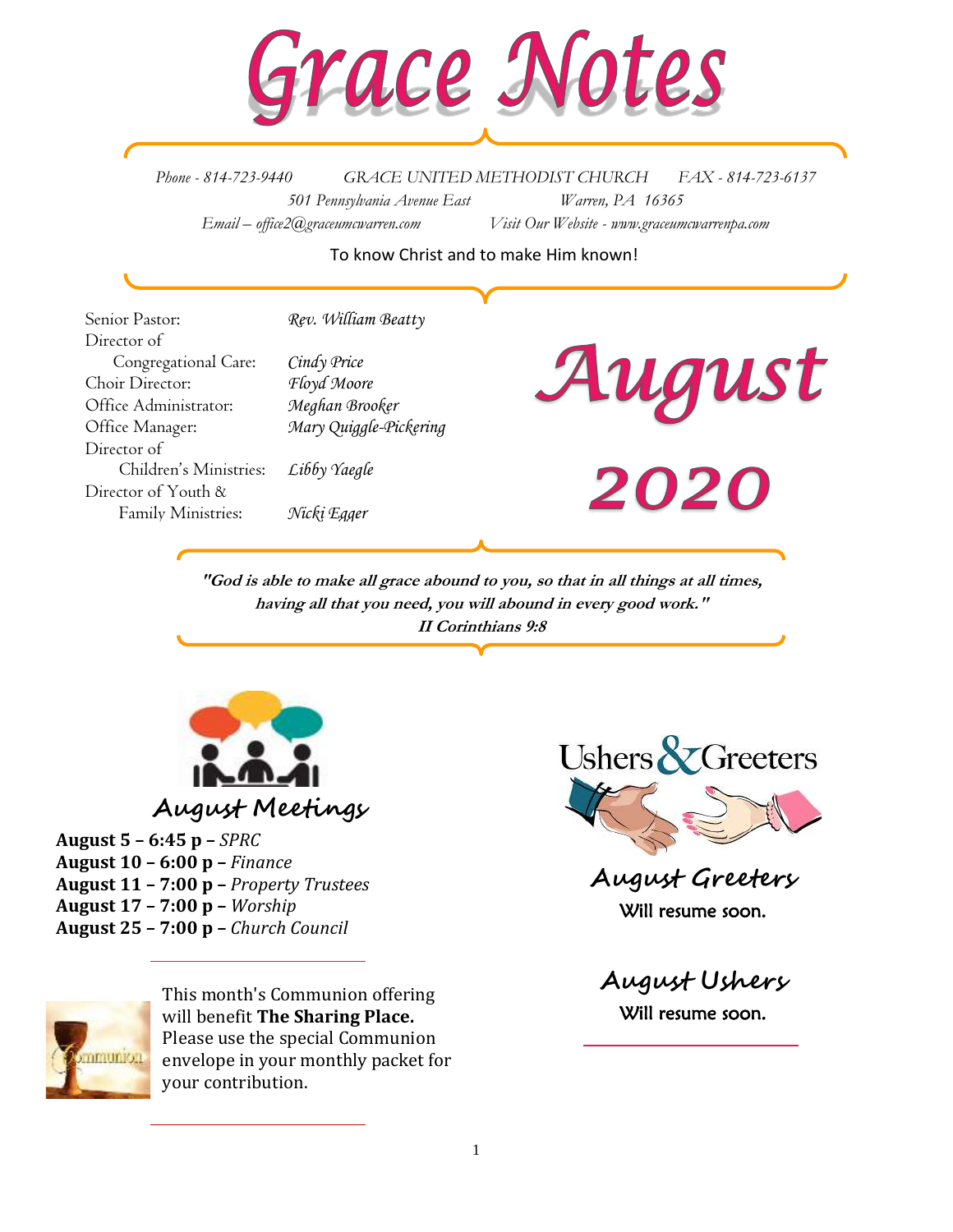

was chatting with somebody about the craziness of life in the year 2020 and I said something was chatting with somebody about the crazine<br>of life in the year 2020 and I said something<br>about how things won't ever be normal again, that we'll have to get used to….

"Don't say 'New Normal!'" he said. "I'm sick and tired of hearing that phrase already. Enough with the new normal."

I get it. I feel that way too. But… what, then, is normal?

I wish I had an answer for that. I'm swimming in the same deep end of the pool as everybody else.

What I do know is this. Things always change. When I was a kid, I got the flu almost every year. I got really sick, ate chicken soup and whined a lot.

Now I am expected to get a flu inoculation (and I do) every year. And if I do start to get the flu, well there's medicines that can diminish the suffering, and it's socially acceptable, expected even, that if I have the flu I will kind "socially distance" myself from people. Oh, and I still eat a lot of chicken soup and whine a lot. Some things are ingrained.

Society changes. Things are different.

I read a book a few years ago by Erwin McManus called *Unstoppable Force* and he said, I'm paraphrasing from memory, that we embrace change of convenience. That is, we readily welcome the changes that make us *more* comfortable, while we resist those that make us less comfortable.

Ben Franklin famously said (quoting someone else, by the way), "…in this world nothing can be said to be certain, except death and taxes." He was making reference to the newly established Constitution of the United States and how permanent and unassailable such a document, and the government so established, appeared in the early days of our nation (1789). But Franklin was perfectly aware that death was the one thing guaranteed (taxes added by way of sarcasm) to every person.

Change is inevitable.

And I don't like it. But my not liking it, doesn't stop it.

Everything changes… except God.

Malachi 3:6, "For I am the Lord, I do not change."

Hebrews 13:8, "Jesus Christ is the same yesterday, today and forever."

In the tempest of change that is swirling around us, God really is the rock which secures us.

So I will trust God.

Not the news reports. Not the Facebook posts. Not the politicians. Not even my own feelings and emotions.

I will trust God. God, perfect, holy, just, loving, merciful, immovable.

In Christ's Love, Pastor Bill

#### **Choir Notes**

uly brought a new normal for worship in our church. While we've been preparing for a J



better normal, we've been worshipping online since March 15, and finally again "live" since June 28. We still have plans for a better normal regarding group singing, stay tuned!

I want to thank the talented 11 o'clock musicians Kris Magnuson, Carmen Pearce, Megan Moore, Bill and Trish Gentilman, Renee Magnuson, and The Girls: Carmen Pearce, Maribeth Miller, and Megan Moore. Thank you all for assisting our worship in July. On Saturday July 11 we filled the choir loft with the Grace Madrigals as we sent home our long-time choir member Jim Gray. His family remains in our thoughts and prayers.

See ya in church!

#### **Vacation time**

July and August are traditionally vacation times around here, especially with students out of school. When I was growing up, mom and dad would load us up in our second car, a motor home, and we'd travel. Sometimes we'd end up at LeTourneau Christian Camp on Canandaigua Lake,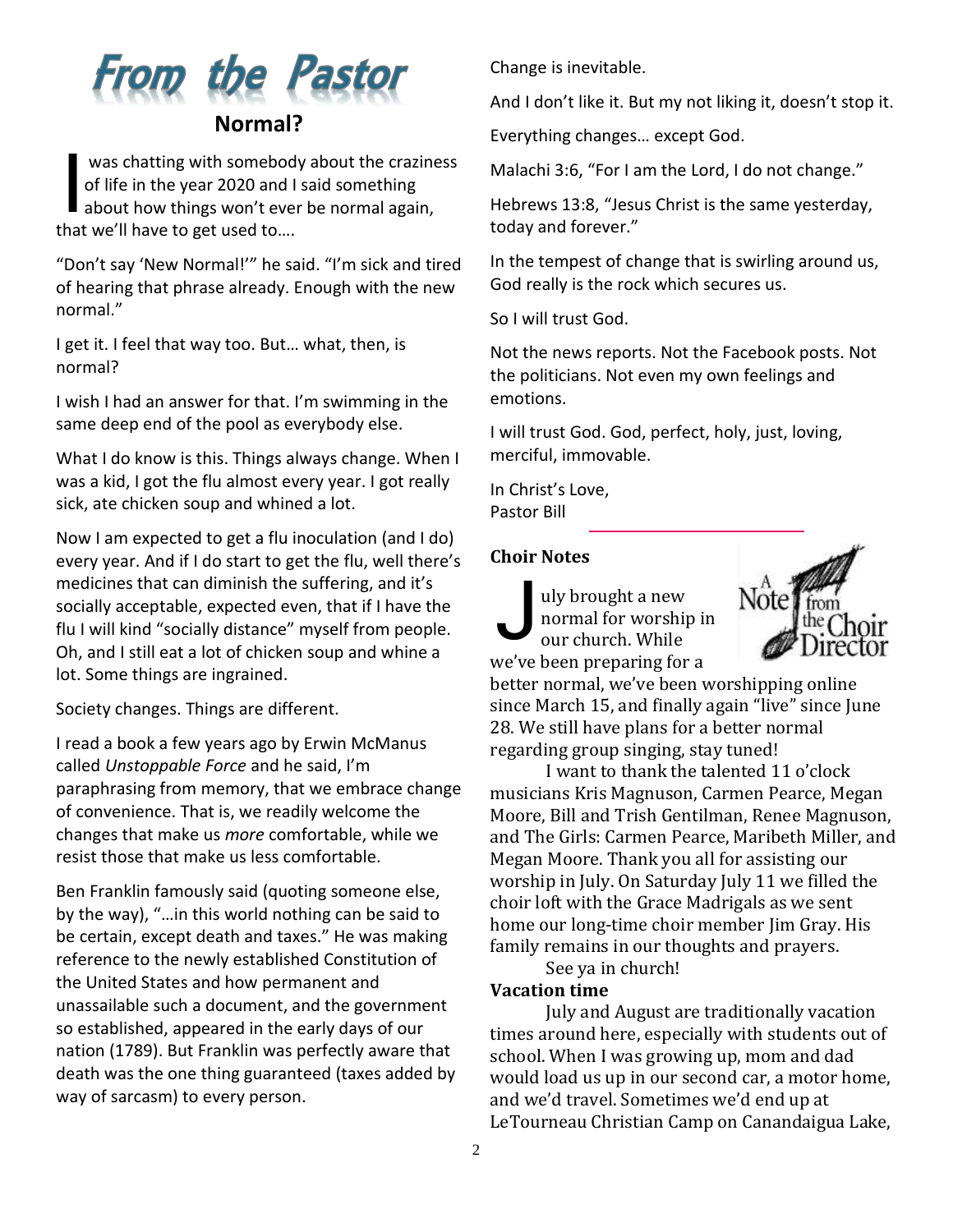sometimes we'd arrive at Church Camp or General Assembly north of Butler, Pa. Often we'd visit some of our seemingly endless aunts and uncles and cousins, wherever they were. More Christmases than not, however, we'd visit relatives who conveniently lived in Florida. Dad would call mom from work in the middle of a December Friday and say "load up the camper, we're going to Florida!" There were seven of us, one of us always younger than the other, crammed in our motor home not much bigger than a station wagon. I'm sure we were quite a sight when we piled out to line up at McDonalds or a rest stop on the way.

We also, always, found a church on our way. No cellphones, no "reservation for seven", we'd just find a friendly looking church out of the phone book or some other reference. Dad would choose a parking spot out of the way, and we'd roll out and make our way to the welcoming church, usually with one of us being carried, and at least one being guided forward by dad's strong grip. Dad, Mom, Floyd, Ben, Jonathan, Tina, and Joel. Four boys and poor Tina. We'd try to sit near the back just in case one of us needed to be escorted out.

The neat thing is that we sang. No, not in the front, but it always seemed we knew the songs and sang along with the congregation. Those songs and hymns tied us together with people we never met, nor will we meet again. We joined their congregation for that Sunday, and worshipped together.

This summer, vacation at home. Visit your own church, and worship with us.

Floyd Moore

# *From the Director of Congregational Care*

*Love One Another*

et me share with you a story told by Davi, a missionary to Togo in W. Africa. During this current CoVID crisis, she was returning to Togo and was delayed at an airport in Ethiopia. Seriously delayed … no flights in or out. L

She noticed a young man who was distraught. He was looking totally lost and hopeless. Shortly after being delayed at the airport, his cell phone and money had been stolen. He couldn't continue on to Ghana nor return to the USA. He was STUCK!

Here is the *rest of the story*: "I befriended him. As we talked, I shared with him the fact that the fear caused by this pandemic is nothing compared to the judgment that awaits those who haven't put their trust in Jesus. He seemed surprised at my statement. I explained how God is righteous and cannot have fellowship with us humans who are sinful. But because He loves us so dearly, He sent His Son to die for us so that if we put our trust in him, we can spend eternity with Him, and be spared on that dreadful judgment day. **I shared with him John 3:16 and he accepted the Lord.**" **\*** 

I often wonder how to share the Good News with others. Davi's simple, but powerful, explanation of John 3:16 is helpful for me. Responding to a person's fear or anxiety with the truth about God's love for us brings real HOPE, rather than the wan smile that the usual platitudes evoke.

The best ending for this story is, of course, that another person has heard the Good News of Jesus Christ and is learning to live daily for and with Him. But the other ending is that Davi introduced this man to a group of Ghanaian missionaries in the airport. They were able to help him return to the USA!

What a beautiful way to Love One Another! Live your life like you mean it!

Cindy Price

\*From *crossworld* (mission organization) Summer 2020

H ello Grace United Methodist Church! Let's talk about courage. When we hear the word courage, we often think of these grandiose Youth & Family moments of bravery. Experiences Ministry like leaping off a high-dive or trying out for an ultra-competitive team seem like the most appropriate ways for us to help our kids to understand courage. But what if courage is more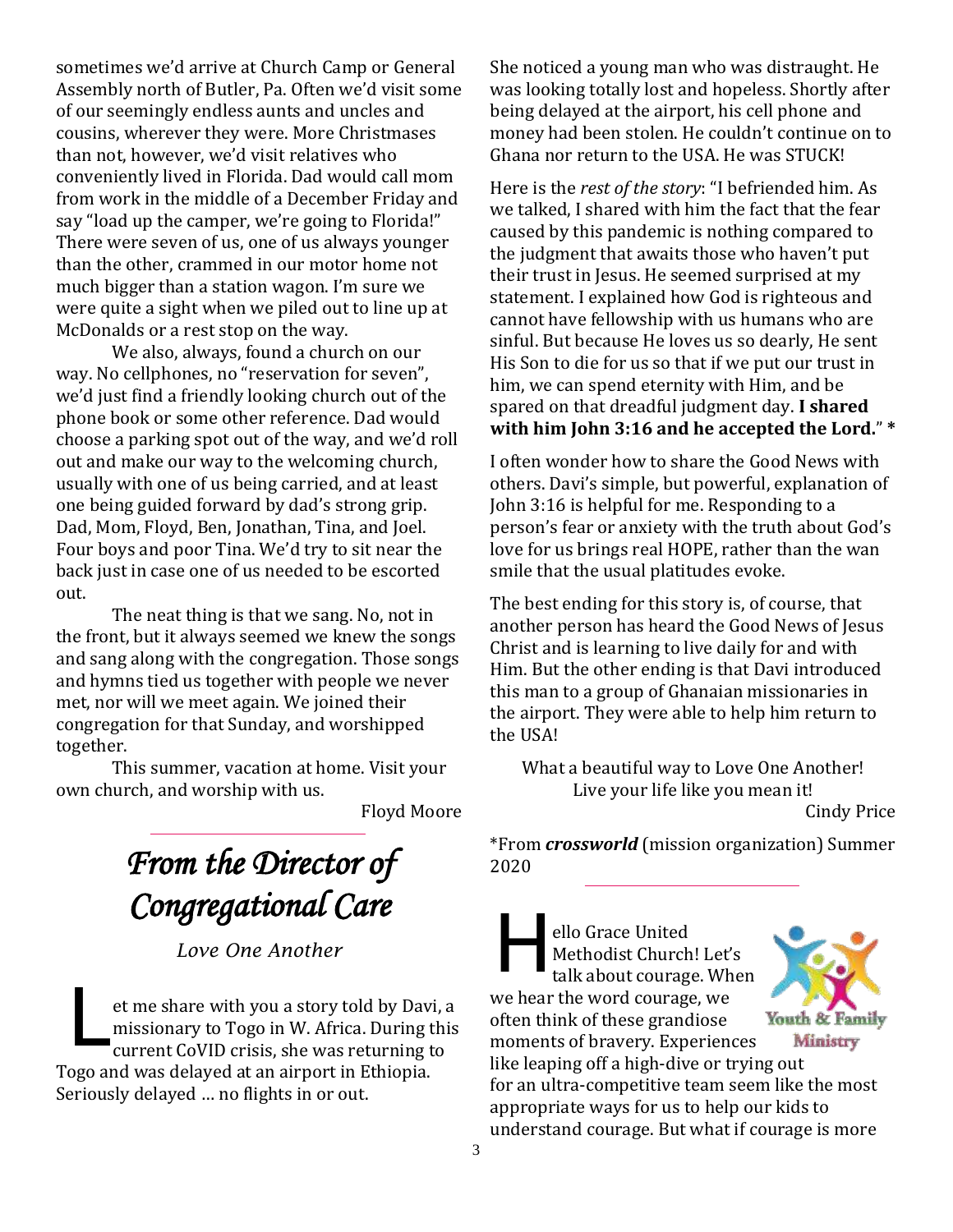ordinary than that? What if courage is an idea that shows up in the everyday as we interact with friends and family, go to school, and navigate the world of extra-curricular activities?

Read anything on Generation Z, and you'll find that stress and anxiety are hallmarks of these kids and teenagers. On the surface, it might appear that preteens primarily eat (pizza, gum, and anything with the word sour in it), sleep (nightly campaigning to push their bedtime an hour later), and go to school (begrudgingly). So, if that's really all they do, why do they always look so tired and frazzled?

Days of rest really don't really exist anymore. The reality is that preteens are feeling caught in their schedule, their access to culture and the pressure to succeed. And the expectations placed on them are often too unrealistic for them to handle. As preteens figure out how to navigate these expectations, they face unprecedented anxiety.

In an article by Dan Scott on ParentCue.org, we discover a few ways our kids can embrace courage and come out stronger on the other side. We want to encourage our youth to have the courage to:

- 1. Say no and identify which activities are worth their time and do not stress them out
- 2. Try new things and meet challenges head on, while they still have us to fall back on
- 3. Ask for help, understanding they do not have to struggle alone
- 4. Fail and make mistakes knowing how we respond will determine what they believe about failure
- 5. Be themselves and confident in who they are as individuals created in the image of God

Our children will face all sorts of situations throughout their preteen years that will require him or her to summon an added dose of courage. But remember, your words and actions have power in their life. Speak life to them. Be their biggest cheerleaders. Be the one that offers the most grace. Your constant love and support could be the catalyst for how they show courage in the future.

want to take the time to say a giant thank you to all those involved in the making of I



Vacation Bible School this year and for the parents and kids who participated and all the support and prayer lifting up this ministry. I began talking in the spring with other members in the community involved in children's ministry about what VBS might look like. Normally VBS is a five-day in-person event, but taking into consideration the current situation and realizing how difficult it would be to keep kids separated, we decided on a mini VBS, all virtual, and focused on trusting God. We worked through questions like how can we get kids to visualize the Bible stories we want to focus on? Can we still have a snack? Kids love music, can we incorporate music? What about a craft? At the end of every question was the lingering fact that this was all new to us. VBS wasn't new, but how to package it up and get it to the kids was new, and we felt it.

Day one of VBS rolled around before we knew it and oh boy. I'd like to say it went smoothly as we had thought we worked out all the issues, but no. It was the very opposite of smooth. So we huddled together, figuratively of course, and worked through what to do. Day two was much better and despite our fumble, the kids came back! We laughed, they laughed and we even managed to feel a sense of togetherness through the screen. Day three, the final day, had us learning all about stepping out in faith, feeling like Peter taking those first shaky steps while walking on water. We even got doused with some ice water, because of the faith and giving hearts of people in our community who managed to exceed our goal of donations to the Salvation Army.

I learned a lot through this process, some things about Zoom and some things about myself. I overcame my fear of recording videos and of cold water. I even managed to make a few friends. But most importantly, and certainly not for the first time or the last, God showed me that I can trust him. If there's one thing I can say for certain about VBS, it's that it was all about Trusting God.

Libby Yaegle

Nicki Egger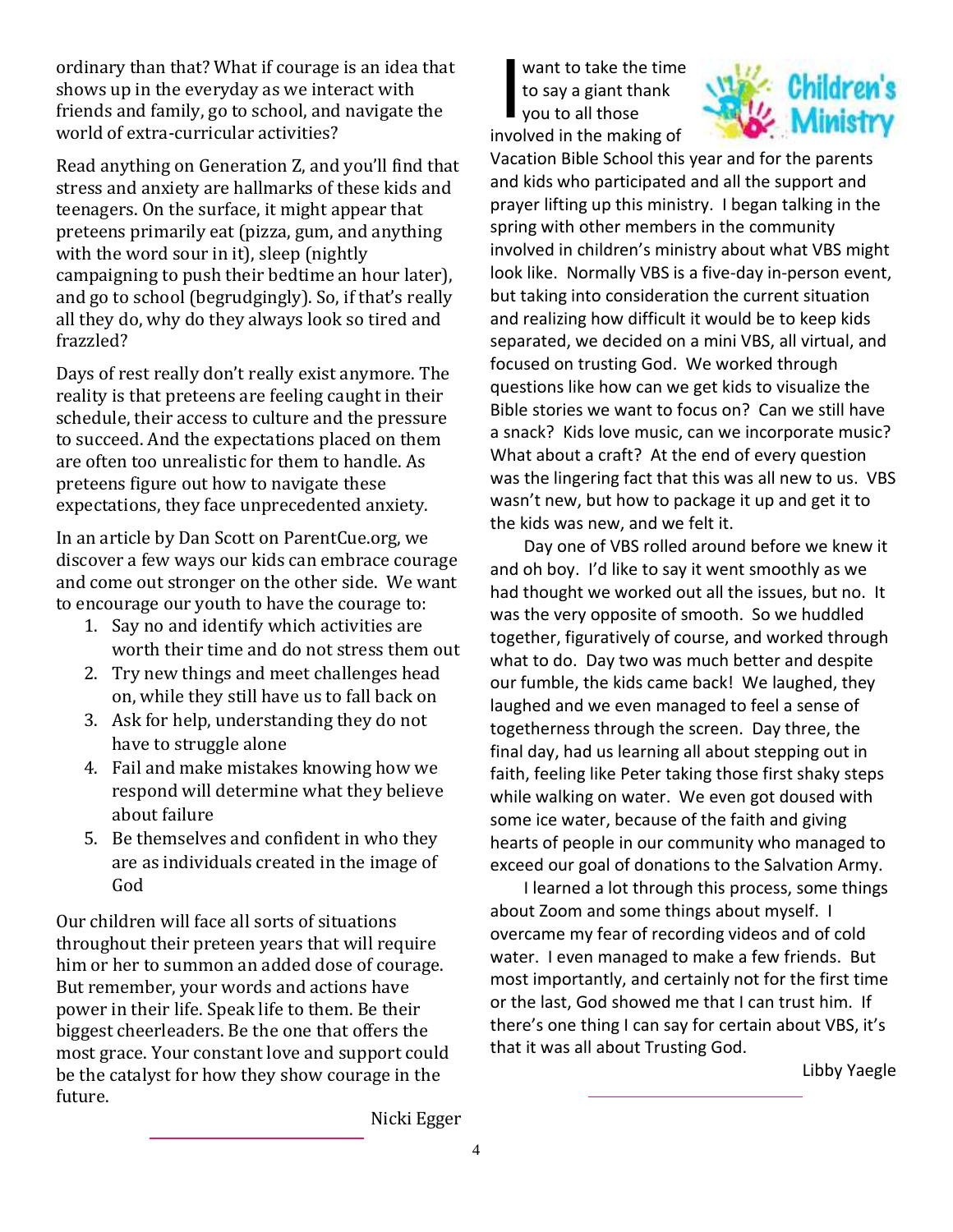

fter an abrupt end to our school year in March due to COVID-19, there are still so many unknowns for the fall. Guidelines are changing weekly and we are trying our best to keep up and make decisions on how the new school year will begin. Our priority is the safety and well being of our preschool children and families. We will have smaller classes this year to make social distancing a bit easier. Unfortunately, that will put a financial strain on our program. We hope that the pandemic will be under control by next year and we will be able to get our budget back on track and return to the "normal" school year that we are used to. In the meantime, we ask for prayers for wisdom as we move forward with starting our 2020-2021 school year in September, and for the health and safety of our students and staff. THANK YOU! A

Trish Gentilman & Jessica Rex

he summer is almost over and school is going to start. Just in case school doesn't start or does and closes again, we are going to offer all day care for school age children. We are also going to offer all day care for parents that do not want to send their children to school T



by doing virtual class through WCSD. We will help the children to log in and watch their virtual class. The parents will be responsible to make sure their child work is completed.

Irene Garris



During Worship *9:30 a.m. (0-2 yrs.)* 

*~ 11:00 a.m. (0- 5 yrs.)* 

**Will resume soon.**

## August Worship Assistants



Advisors: *Linda Knapp 726-1199 Sheryl Richards 726-3876*

**Will resume once we know what the school year looks like. September at the earliest.**

Thank you Grace United Methodist for donating money to me for camp. I lov going to your church. You are the best. I love Sunday School. It is the bomb. Love, Riley Lyle







Dear Grace Church Family, Thank you for the generous gift of money. It will be used for my college. Love, Tyler Gustafson

If you wish to continue giving, please mail your envelopes to the church (501 PA Ave E) or use the electronic giving option posted



on our webpage [www.graceumcwarrenpa.com.](http://www.graceumcwarrenpa.com/) Online giving accepts checking/savings accounts as well as debit/credit cards.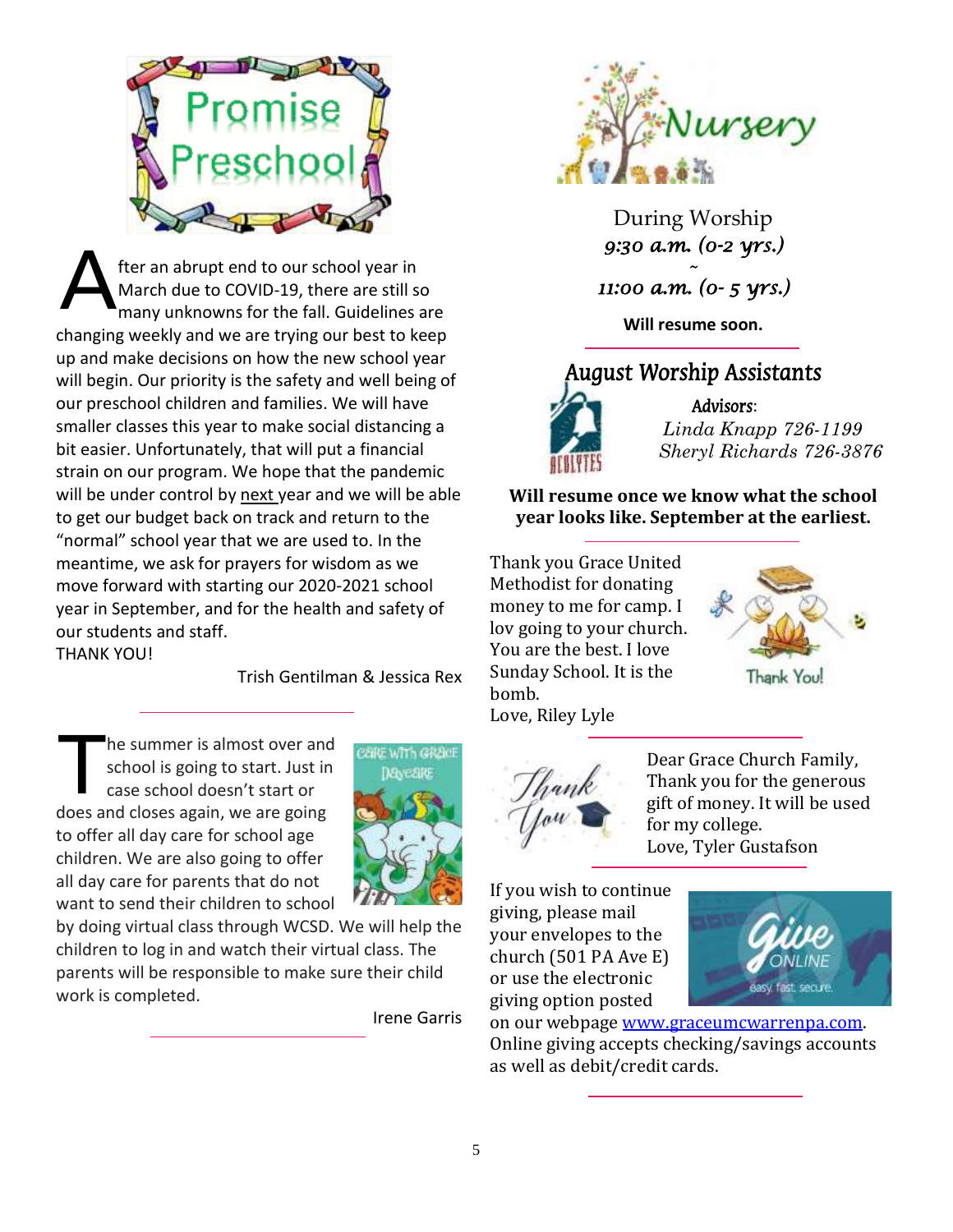

## **Our budget the month of June 2020:**

*Other income consists of funds from Sunday School, Room Rental,* 

*Bible Studies, Literature Tables, Fitness Ministry, Easter, Christmas, and Misc. Income.*

| <b>BUDGET</b>             | 2020      | 2019      |
|---------------------------|-----------|-----------|
| <b>Other Income:</b>      | 64.03     | 164.75    |
| Offerings &               |           |           |
| <b>Tithes</b>             | 26,584.37 | 41,491.35 |
| <b>Total Income</b>       | 26,648.40 | 41,656.10 |
|                           |           |           |
| <b>Number of Sundays:</b> | 4         | 5         |
| <b>Borrowed</b>           | 0         | 0         |
| <b>Expense:</b>           | 12,557.55 | 32,309.77 |

#### **Connectional Apportionments**

**Obligation-** 3,252.42 **Paid to date** 19,515.10 Ahead (Behind) 0 Percent of year to date paid 50% **His income:** Was \$15,007.70 higher in June 2019 compared to June 2020 **Our expenses:** Were \$19,752.22 lower in June 2020 compared to June 2019

#### **Six Month Review**

Income: January – June Expenses: January – June \$160,099.21 \$167,958.83

We praise God for the generous gifts and offerings given.

\*June 2020 attendance is estimated due to online worship services.

Submitted by: Alice Bonnell, Finance Chair



The Grace Church Food Pantry is in need of **canned meat, peanut butter, jelly, mac & cheese, Knorr pasta sides, boxed potatoes** at this time.

Thank you to all who contribute.

#### **Flock Talk**



*"Therefore, as we have opportunity, let us do good to all people, especially those who belong to the family of believers."*

#### *Galatians 6:10*

We have some unsung heroes in this church! They are the people who sanitize, clean and maintain our beautiful building. I'm speaking of Mike, Shirley, and Tristan. If you happen to see any of these three hardworking people, please take time to thank them. They are the key to our healthy environment, to our safety and to our security. When we enter these doors, we know that significant measures have been taken to ensure our well-being. This comes with a personal cost to each of them as they spend more hours and exert more energy. They are willing to take that step into the unknown territory of "We can honestly say we have never done it like this before and we don't know what's next".

These three people are beyond essential, they are a blessing to each of us. One of the best ways to thank them is to wear a mask. And, to do it for THEM! The amount of hours they spend in our glorious building means that they are breathing the air we left behind. It's more than a matter of following the guidelines, it's "working together".

So much happens in this building when most of us are not here. When we are here, let's create a safe environment for our extremely essential and treasured custodial staff. Your church loves and appreciates you, Mike, Shirley and Tristan! Wholeheartedly,

Susan Toombs, Lay Leader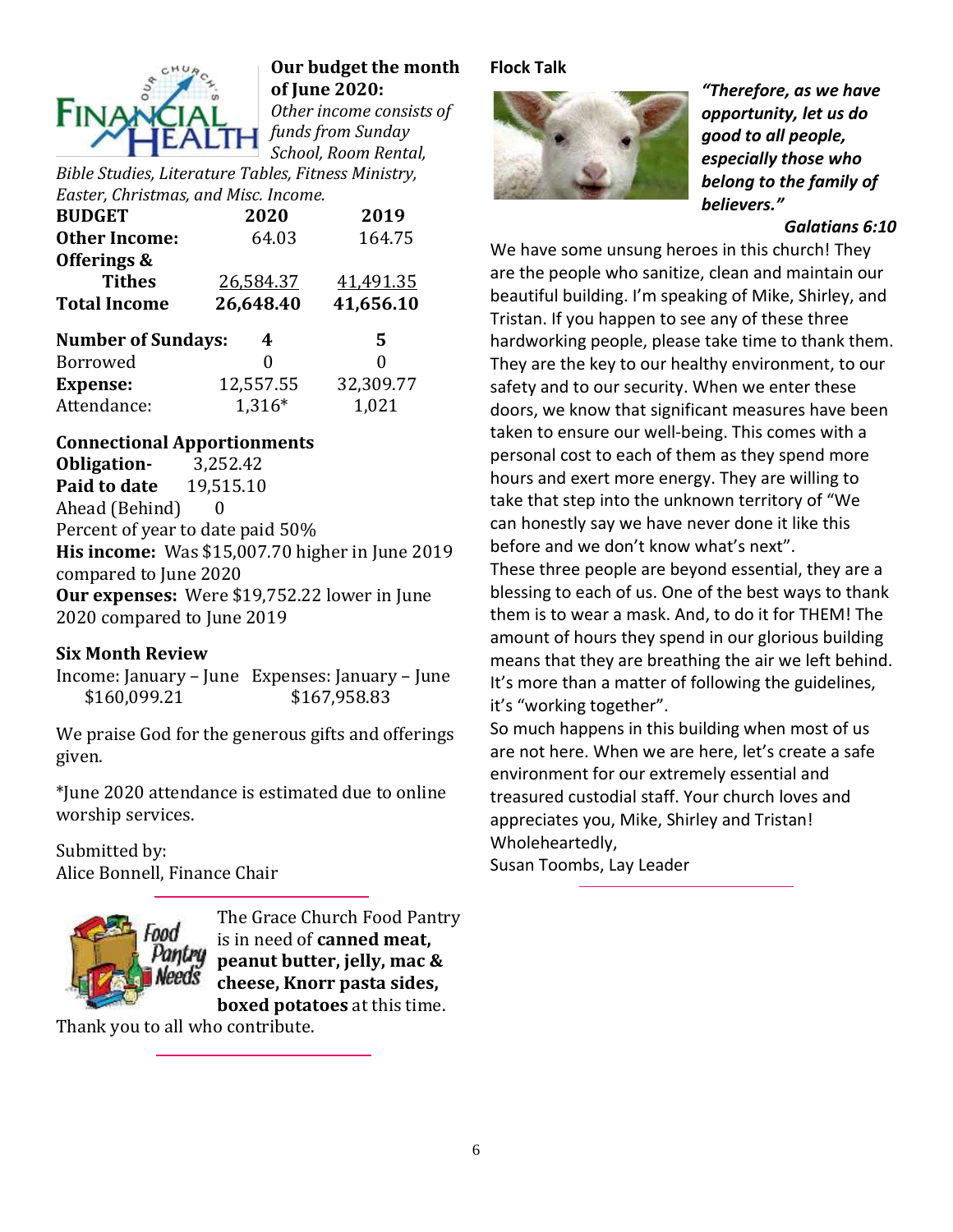#### **….CONTINUING WOMEN'S BIBLE STUDY**

As of this writing (July 17, 2020), I am trying to begin women's Bible study classes in mid-September. This will be a continuation of the Colossians and Philemon study begun back in March. Those classes only lasted two weeks before the church building had to be closed because of Covid-19.

I've contacted some of the class members, asking if they would please switch to a different class time in order to allow for social distancing – a limit of 12 people per class. The Wednesday, 8:45a.m. class is full. The 10:45a.m. class has fewer than 12 members.

The Tuesday 7:00p.m. class is still too large. A few ladies have agreed to have Bible study on Monday nights, instead, but, as of today, I still need to find 3 more ladies who would be willing to make the change from Tuesdays to Monday evenings at 7:00p.m.

Each class will meet for 8 weeks, starting Monday, September 14<sup>th</sup>; Tuesday, September 15<sup>th</sup>; and Wednesday, September 16<sup>th</sup>. We will gather in Wesley Parlor, as always, but will sit on the folding chairs spaced across the whole room – not gathered around the tables as in the past.

A hand sanitizer dispenser is at the church's elevator entrance, and we will have some kind of disinfectant in Wesley Parlor to clean off the chairs and the door handles between class sessions. Masks must be worn entering and exiting the church building, and I strongly recommend wearing them during class time. If you cannot wear a mask, please don't come to Bible study at this time.

It is certainly possible that classes will be cancelled again if Covid-19 cases spike in Warren County. In late August, I will send you a letter with final instructions and whether we are going to meet or not.

Please be patient! We all want to stay safe and healthy. If you have any questions, please contact me a[t radmagnuson@gmail.com](mailto:radmagnuson@gmail.com) or (814) 726-7890. God bless you.

Renee Magnuson

#### **HOPES Fund**

**For: Jim Gray By: Pete & Marge Smith, Carol Ostergard, Neal & Peggy Twist**



**Music Fund For: Jim Gray By: Harold & Janis Wall, Denny & LuAnn Munksgard**

#### **General Memorial Fund**

**For: Jim Gray By: Angie Darr, Stan & Shirley Pearson, Larry & Peg Willis, Anthony & Anita Pellegrino**



 **Items for the September Newsletter need to be delivered to Mary in the Church office [\(mary@graceumcwarren.com\)](mailto:mary@graceumcwarren.com)**

**by Friday, August 21. Thank you!**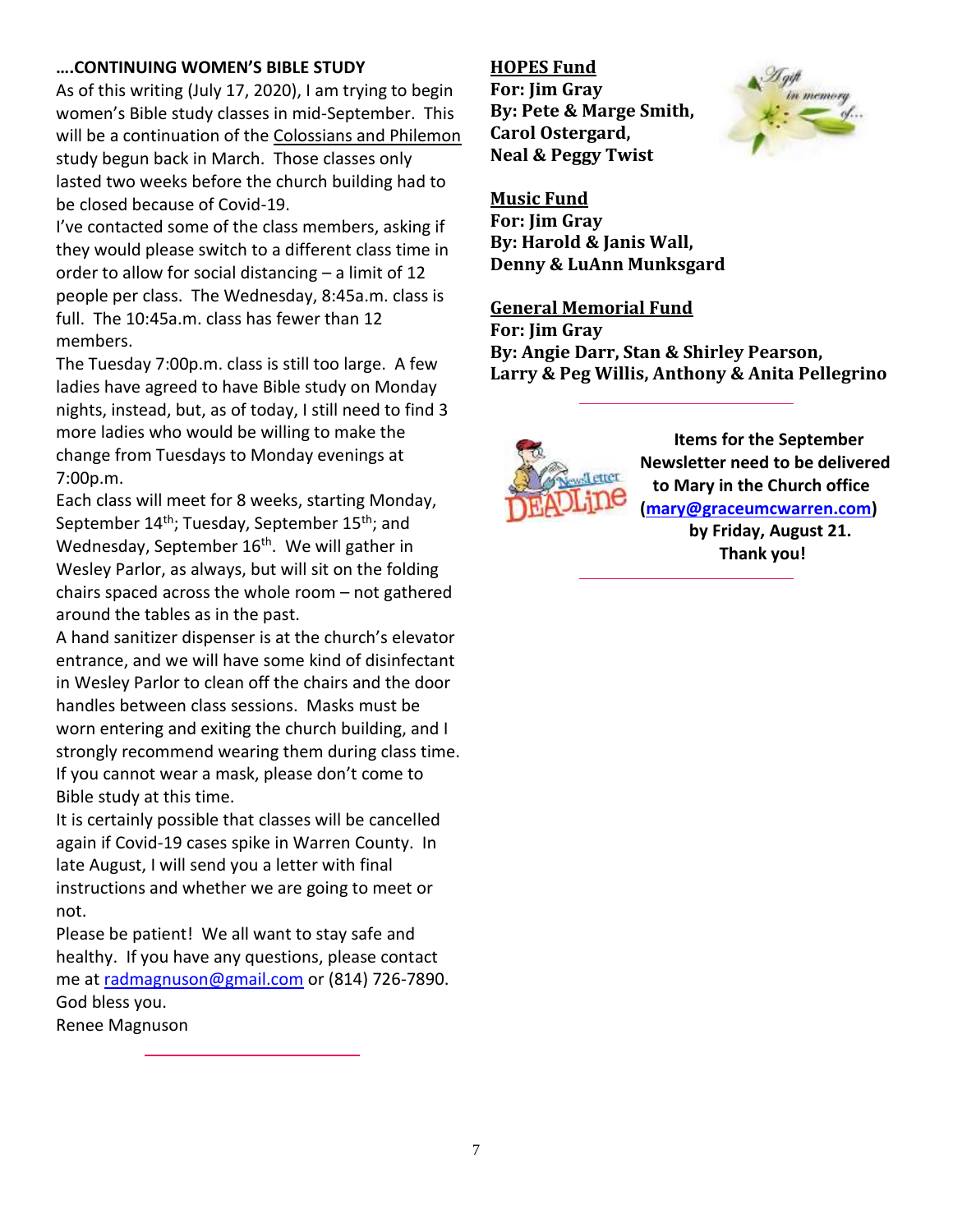

**August 1 – Julie Hitchcock August 2 – Guy Baughman, Gregg Danielson August 3 – Sharon Silzle August 5 – Brendan Garrett August 6 – Marlene Avery, Nikolai Long, Matt Stapleford, Cadence McManigle August 7 – Earl Duvall, Shirley Shafer, Everleigh Alex, Michael Barr, Trevor Buchanan August 8 – Bev Himes, Tony Stellato, Tyler Retterer August 9 – Bill Gentilman, Quay Strandburg August 10 – Jaxon Knapp, Judy Templeton, Caden Beers August 11 – Craig Rodoski, Becky Ickert August 13 – Patricia Dutchess August 14 – Debra Foreman August 15 – Suzanne Shall, Gladys Jones August 16 – Gavin LaVan, Andrew Sprentz, Karen Conrad August 17 – A.J. Slattery August 18 – Randy Grey August 19 – Lynnanne Hammersley, Kris Magnuson, Maggie Birgel August 20 – Mark Shene August 21 – Caleb Gnage, Randy Ickert August 23 – Chloe Watson August 24 – Aaren Danielson, Adelaide Keeports August 25 – Derek Knapp, Amy Yaegle, Parker Shene August 26 – Becca Anderson, D.J. Anderson, Eddie Anderson, Lisa Brown, Joyce Font, Elin Smith, Bonnie Lopez, Charlie Sienkiewicz August 27 – Sarah Peterson, Charissa Barkley August 28 – Charlotte Keeports, Cathy Irwin, Ryan Zavinski August 29 – Midge Gilfillan, Dorothy Culbertson, Jordan Retterer, Ashley Barker August 31 – Chris Zaffino, Seth McClymonds, Sheldon McMeans**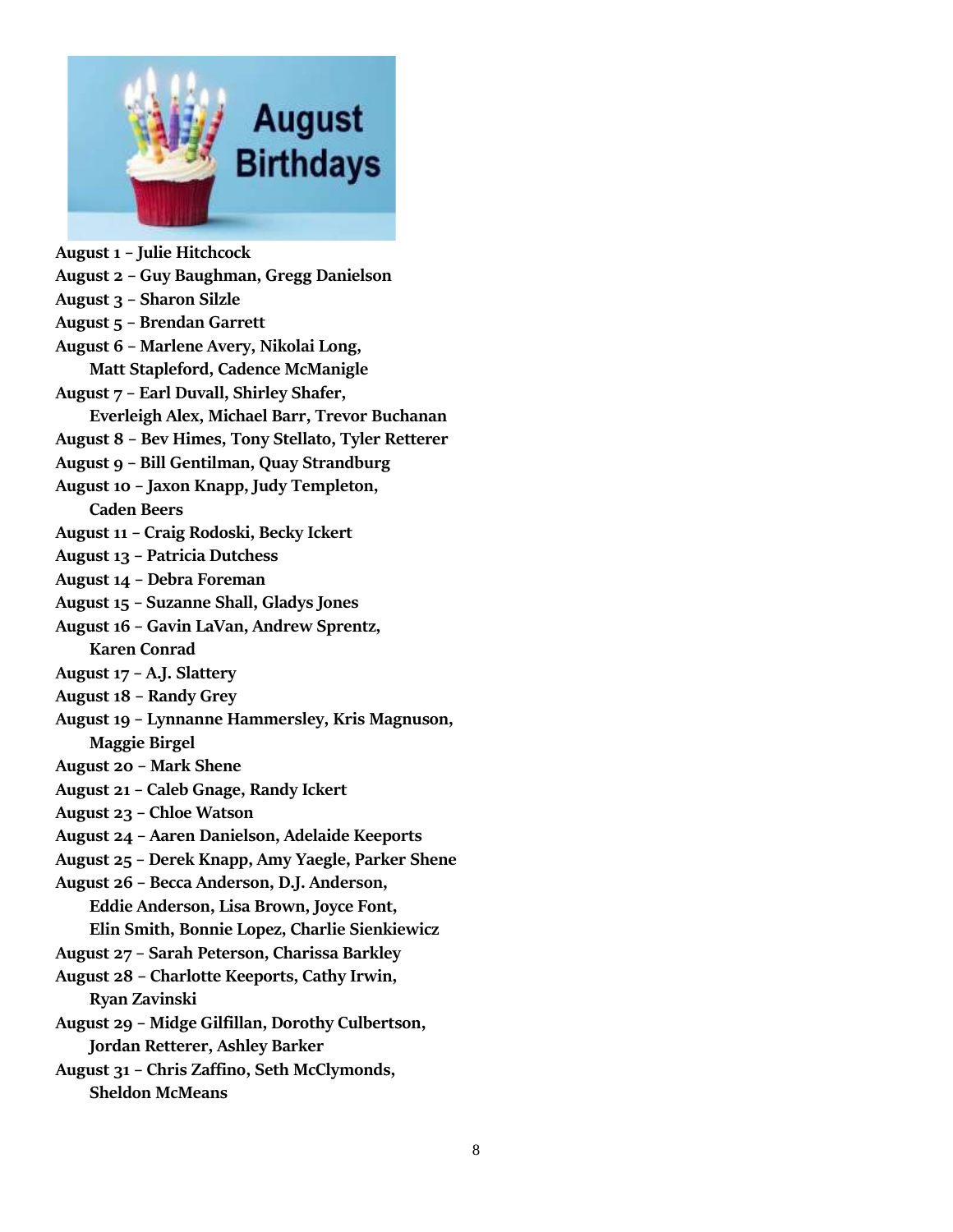| <b>SUNDAY</b>                                  | <b>MONDAY</b>           | <b>TUESDAY</b>                           | <u>a shekara ta 1999 a shekara ta 1999 a shekara ta 1999 a shekara ta 1999 a shekara ta 1999 a shekara ta 1999 a </u><br><b>WEDNESDAY</b>                | <b>THURSDAY</b>                                                                                                                                                                                          | <b>FRIDAY</b>  | <b>SATURDAY</b> |
|------------------------------------------------|-------------------------|------------------------------------------|----------------------------------------------------------------------------------------------------------------------------------------------------------|----------------------------------------------------------------------------------------------------------------------------------------------------------------------------------------------------------|----------------|-----------------|
| $\overline{2}$<br>8:30/9:30/11:00 a<br>Worship | $\overline{\mathbf{3}}$ | $\overline{4}$                           | 5<br>7:00 a Men's Prayer<br><b>Breakfast</b><br>6:45 p SPRC                                                                                              | 6                                                                                                                                                                                                        | $\overline{7}$ | 1<br>8          |
| 9<br>8:30/9:30/11:00 a<br>Worship              | 10<br>6:00 p Finance    | 11<br>7:00 p Property<br><b>Trustees</b> | 12 <sup>2</sup><br>7:00 a Men's Prayer<br><b>Breakfast</b>                                                                                               | 13                                                                                                                                                                                                       | 14             | 15              |
| 16<br>8:30/9:30/11:00 a<br>Worship             | 17<br>7:00 p Worship    | 18                                       | 19<br>7:00 a Men's Prayer<br><b>Breakfast</b>                                                                                                            | 20                                                                                                                                                                                                       | 21             | 22              |
| 23<br>8:30/9:30/11:00 a<br>Worship             | 24                      | 25<br>7:00 p Church<br>Council           | 26<br>7:00 a Men's Prayer<br><b>Breakfast</b>                                                                                                            | 27                                                                                                                                                                                                       | 28             | 29              |
| 30<br>8:30/9:30/11:00 a<br>Worship             | 31                      |                                          | <b>CARE WITH GRACE</b><br><b>DAYCARE</b><br>is open daily from<br>6:30 am to 6:00 pm<br>located on the first<br>floor (nursery) and<br>the second floor. | <b>PROMISE</b><br><b>PRESCHOOL</b><br>is open Monday,<br>Wednesday, and<br>Thursday from 9:00<br>$-11:30$ am (3-year-<br>olds) and 12:30 -<br>3:00 pm (4- year-<br>olds) located on the<br>ground floor. |                |                 |